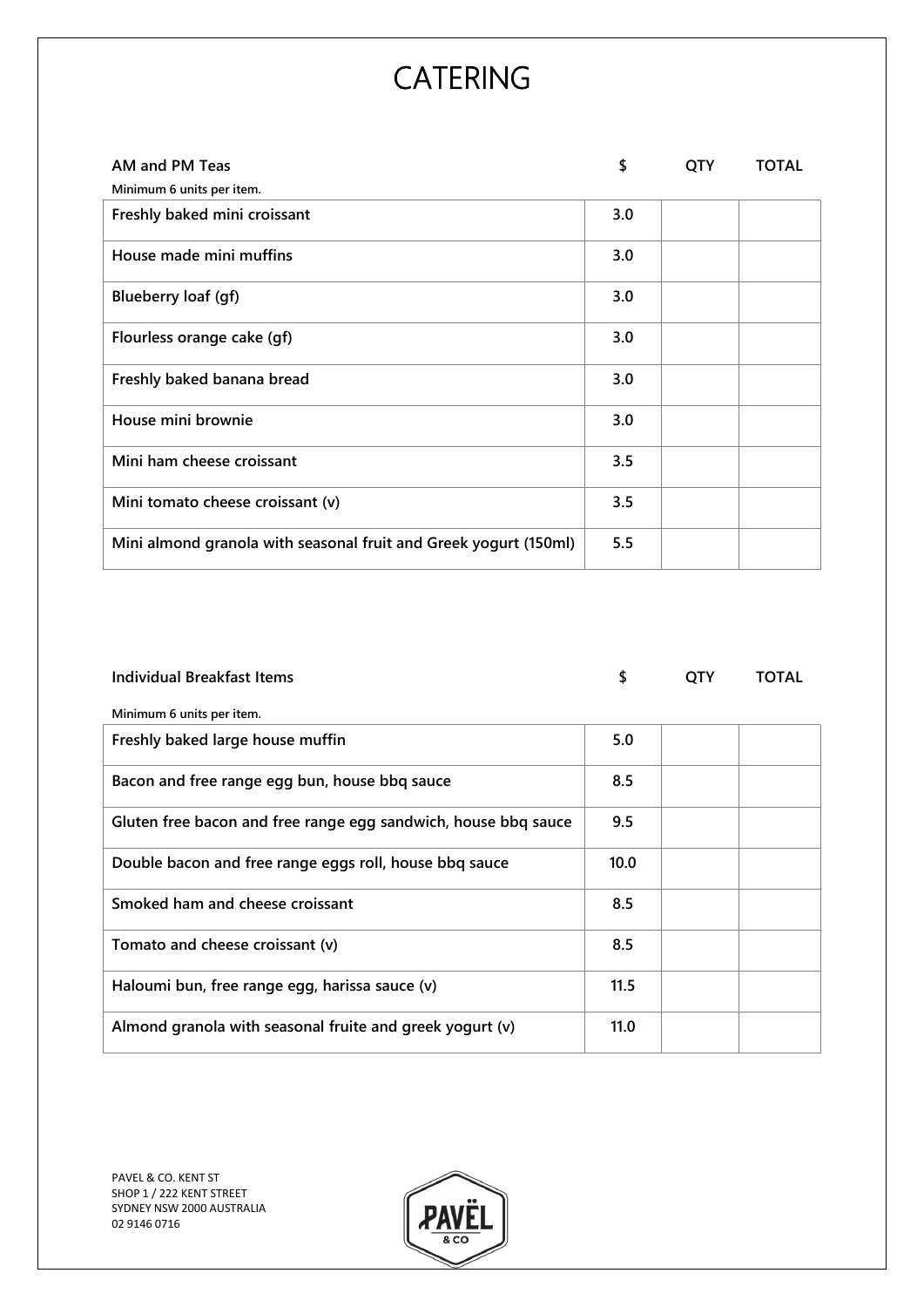### **Hot Paninis**

**An assortment of hot paninis including a variety of rotisserie meats such as Australian pork belly, rotisserie chicken, lamb, house falafels, haloumi and fresh filling. Paninis**<br> **An assortment of hot paninis including a variety of rotisserie meats such as<br>
Australian pork belly, rotisserie chicken, lamb, house falafels, haloumi and fresh<br>
<b>filling. Panini assortment includes** 

| <b>Pork Krakel</b>       | 14.8 |  |
|--------------------------|------|--|
| <b>Mexican Chicken</b>   | 13.0 |  |
| <b>Chicken Schnitzel</b> | 13.0 |  |
| <b>Kobe Chicken</b>      | 13.0 |  |
| <b>Philly Brisket</b>    | 14.8 |  |
| Natural Falafel (v)      | 13.0 |  |
| Harissa Haloumi (v)      | 13.0 |  |
| Mary Lamb                | 14.8 |  |

| Meal Plan Lunch Boxes (with salad, brown rice and chimichurri) | <b>REG</b> | <b>LRG</b> | <b>TOTAL</b> |
|----------------------------------------------------------------|------------|------------|--------------|
|                                                                |            | $+$ \$3    |              |
| Pork box, grain fed pork belly \$15.9                          |            |            |              |
| Chicken box, roasted or fried chicken \$14.9                   |            |            |              |
| Brisket box, slow roasted brisket, \$15.9                      |            |            |              |
| Salmon box, grilled Tasmanian salmon \$17.9                    |            |            |              |
| Lamb box, slow roasted lamb shoulder \$16.9                    |            |            |              |
| Prawn box, grilled garlic prawn \$15.9                         |            |            |              |
| Falafel box, za'atar yogurt (v) \$14.9                         |            |            |              |
| Haloumi box, za'atar yogurt (v) \$14.9                         |            |            |              |
| Vegan falafel box, harissa sauce (ve) \$14.9                   |            |            |              |
| Tofu box, tempura sauce(ve) \$14.9                             |            |            |              |
|                                                                |            |            |              |

PAVEL & CO. KENT ST SHOP 1 / 222 KENT STREET SYDNEY NSW 2000 AUSTRALIA  $\parallel$  PAVE 02 9146 0716

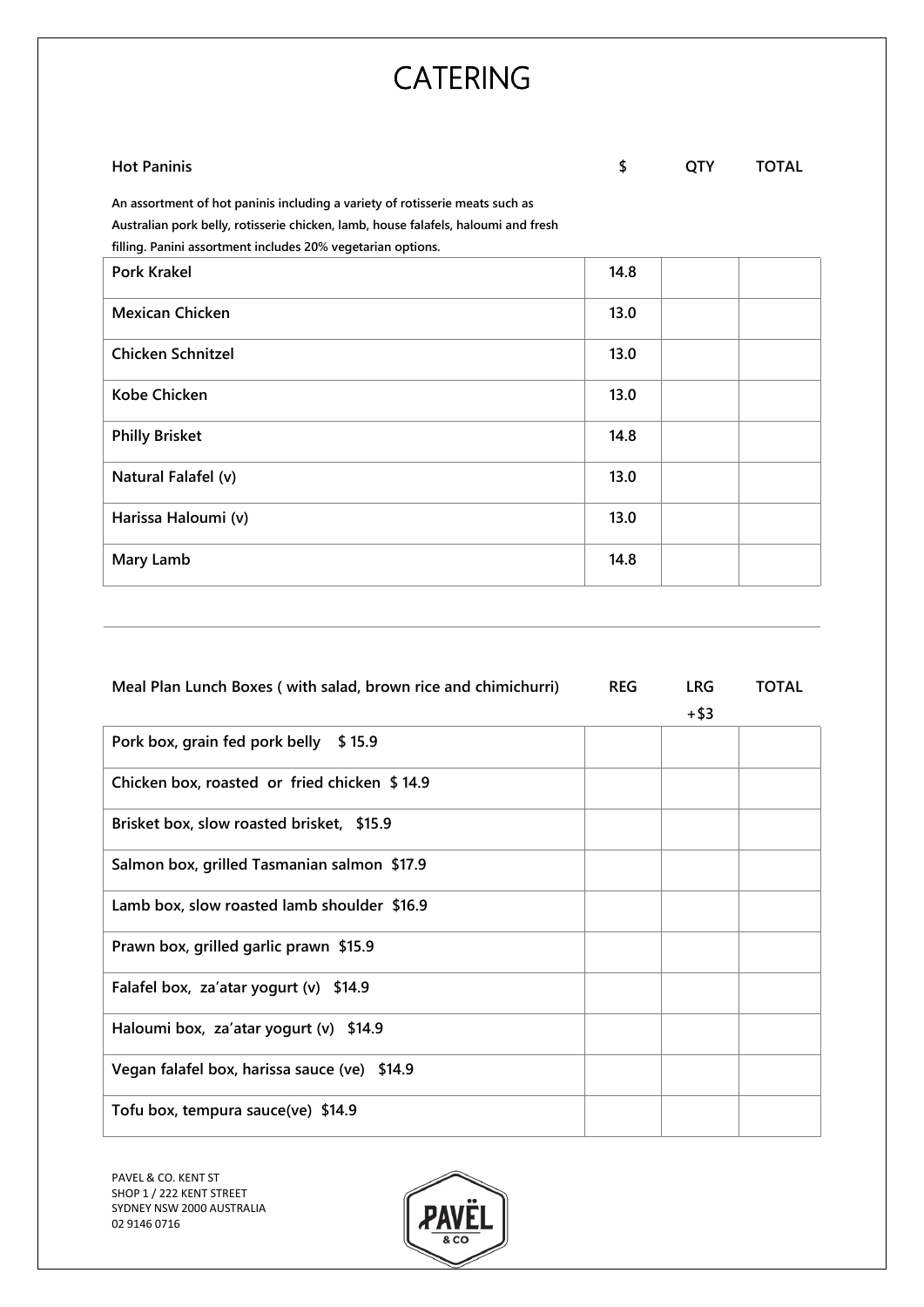#### **Cold Sandwiches**

**An assortment of gourmet breads including sourdough, white, wholemeal, and soy linseed. Variety includes pulled chicken, corn beef, smoked ham, Tasmanian salmon, vegan falafel. Cold sandwiches include 20% vegetarian options. \$ QTY TOTAL**

| samion, vegan raiarei. Cola sanuviches include 2070 vegetaman options. |      |  |
|------------------------------------------------------------------------|------|--|
| Standard (minimum 5 quests)                                            | 11.5 |  |
| Vegetarian (minimum 1 quest)                                           | 11.5 |  |
| Vegan (minimum 1 quest)                                                | 11.5 |  |
| Gluten free (minimum 1 guest)                                          | 12.5 |  |
| Gluten free and vegetarian (minimum 1 guest)                           | 12.5 |  |

| <b>Salads</b>                                                                                                         | <b>IND</b> | <b>REG</b> | LRG  |              |  |
|-----------------------------------------------------------------------------------------------------------------------|------------|------------|------|--------------|--|
| Individual (1 serve) / Regular (serves 6-8) / Large (serves 10 -12)<br>Ingredients are subject to market availability | \$9.9      | \$55       | \$89 | <b>TOTAL</b> |  |
| Seasonal greens, beans, zucchini, roasted almonds, radish                                                             |            |            |      |              |  |
| Summer leaf, seasonal leaves, apple, fennel, toasted grains,                                                          |            |            |      |              |  |
| house vinaigrette                                                                                                     |            |            |      |              |  |
| Pumpkin, frisée leaf, pickled currants, quinoa, za'atar oil                                                           |            |            |      |              |  |
| Mexican slaw, red and green cabbage, corn, carrots, black                                                             |            |            |      |              |  |
| beans, aioli                                                                                                          |            |            |      |              |  |

| <b>Drinks</b>                                   | \$  | <b>QTY</b> | <b>TOTAL</b> |
|-------------------------------------------------|-----|------------|--------------|
| Coca Cola soft drink cans                       | 3.5 |            |              |
| Coca Zero soft drink cans                       | 3.5 |            |              |
| Coca Diet soft drink cans                       | 3.5 |            |              |
| Sprite soft drink cans                          | 3.5 |            |              |
| Fresh orange juice                              | 5.0 |            |              |
| Flavoured kombucha                              | 5.5 |            |              |
| Still water bottle                              | 3.3 |            |              |
| Sparkling water glass                           | 3.3 |            |              |
| $\curvearrowright$<br><b>DAVEL O CO VENT CT</b> |     |            |              |

PAVEL & CO. KENT ST SHOP 1 / 222 KENT STREET SYDNEY NSW 2000 AUSTRALIA 02 9146 0716